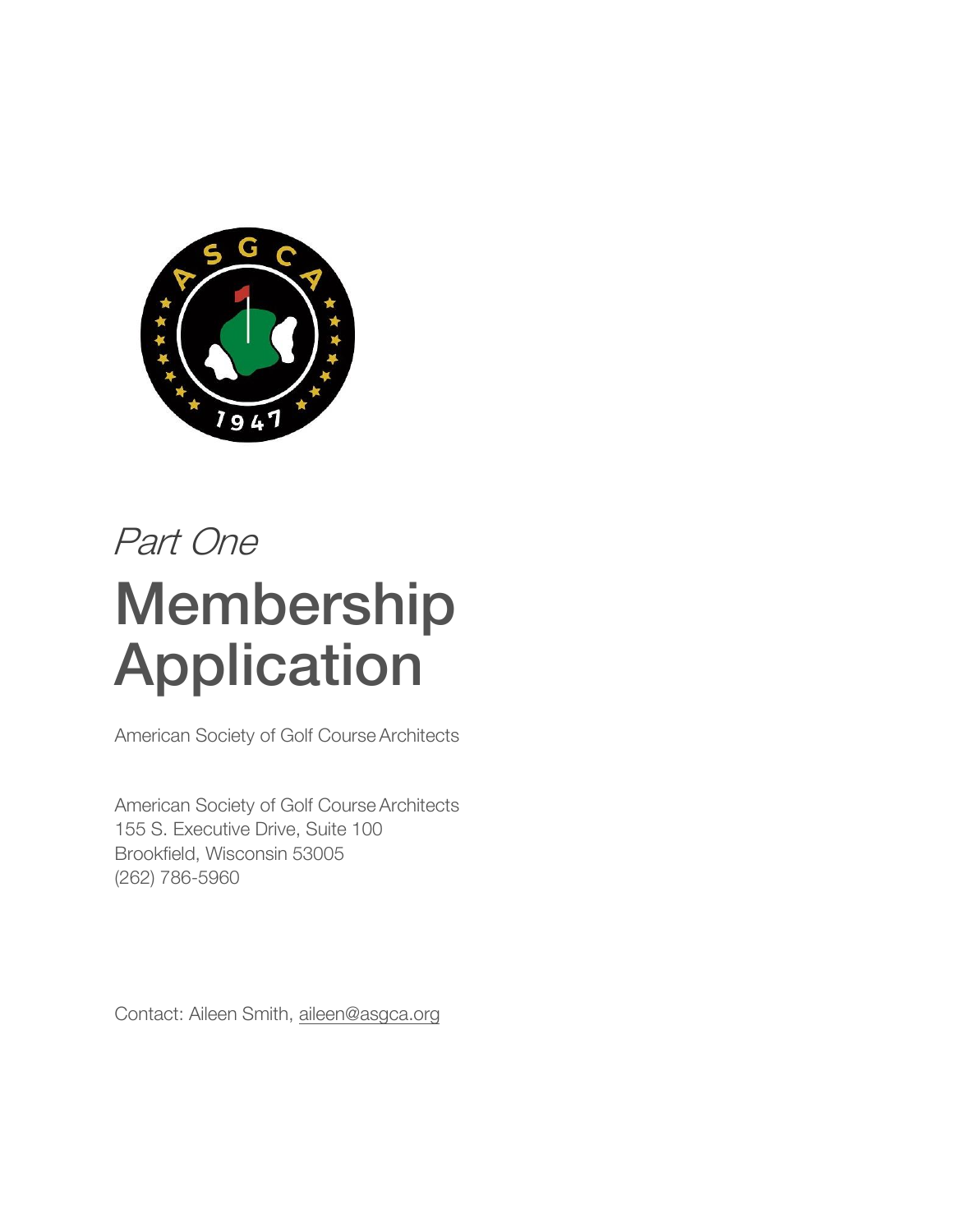#### **INTRODUCTION**

Thank you for your recent inquiry regarding membership in the American Society of Golf Course Architects (ASGCA). ASGCA follows a two-part process to assess the qualifications of all prospective members. This introduction details the membership process and outlines the requirements to become a member of ASGCA.

We are ready to answer any questions during the application process regarding qualifications or other aspects of the process itself. The staff works closely with the ASGCA Membership Committee for conducting application reviews and evaluations. All technically-related questions requiring a golf course architect's perspective will be forwarded as appropriate. Please contact ASGCA Membership Administrator Aileen Smith for further assistance and direction. Her phone is (262) 786-5960 and email: [aileen@asgca.org](mailto:aileen@asgca.org)

## **OVERVIEW**

During Part One the applicant's personal and employment history, education and general experience will be documented and evaluated. Clients for the representative courses listed in the application may be contacted to confirm an applicant's involvement with their project and for additional commentary.

If Part One of the application is determined by the ASGCA Membership Committee to be complete and satisfactory the applicant will be invited to proceed to Part Two of the membership application process.

Part Two includes:

- Documentation and on-site evaluation by ASGCA members of the representative courses listed.
- A review of all related plans, specifications and contract documents prepared for one of the applicant's more recent and larger-scope representative courses.
- Clients of the representative projects will be asked to complete forms evaluating the applicant's efforts and skills relating to their projects.
- The applicant will need three Regular or Fellow ASGCA members to serve as sponsors of the application.

## PART ONE MEMBERSHIP SUBMITTAL

Part One of the ASGCA application is to document the applicant meets the following requirements:

- Must be primarily engaged in golf course architecture; employed by or owner of a firm based in North America; a citizen or legal resident of the United States, Canada or Mexico and practice the profession in an ethical and responsible manner. (See ASGCA's Code of Ethics, at the end of this document.)
- The applicant must have primary responsibility for the submitted golf course projects. The applicant's involvement in the design and construction phases of the course must be such that the client/employer would consider the applicant to be the "project golf course architect" if an employee of a firm, or the "golf course architect of record" if a principal of a firm.
- A minimum of three (3) primary courses (or the equivalent of 54 holes combined), new courses or complete renovations with an element of some re-routing demonstrated among the projects.
- A minimum of 2 secondary projects (36 holes or combined equivalent), renovation work, short course, practice areas, bunker projects or the like.

Applicants should complete a "Representative Project Form" for each project submitted as part of the Phase I application. This is a separate document, available by clicking **[here.](https://asgca.org/wp-content/uploads/2019/07/ASGCA-Representative-Project-List.pdf)**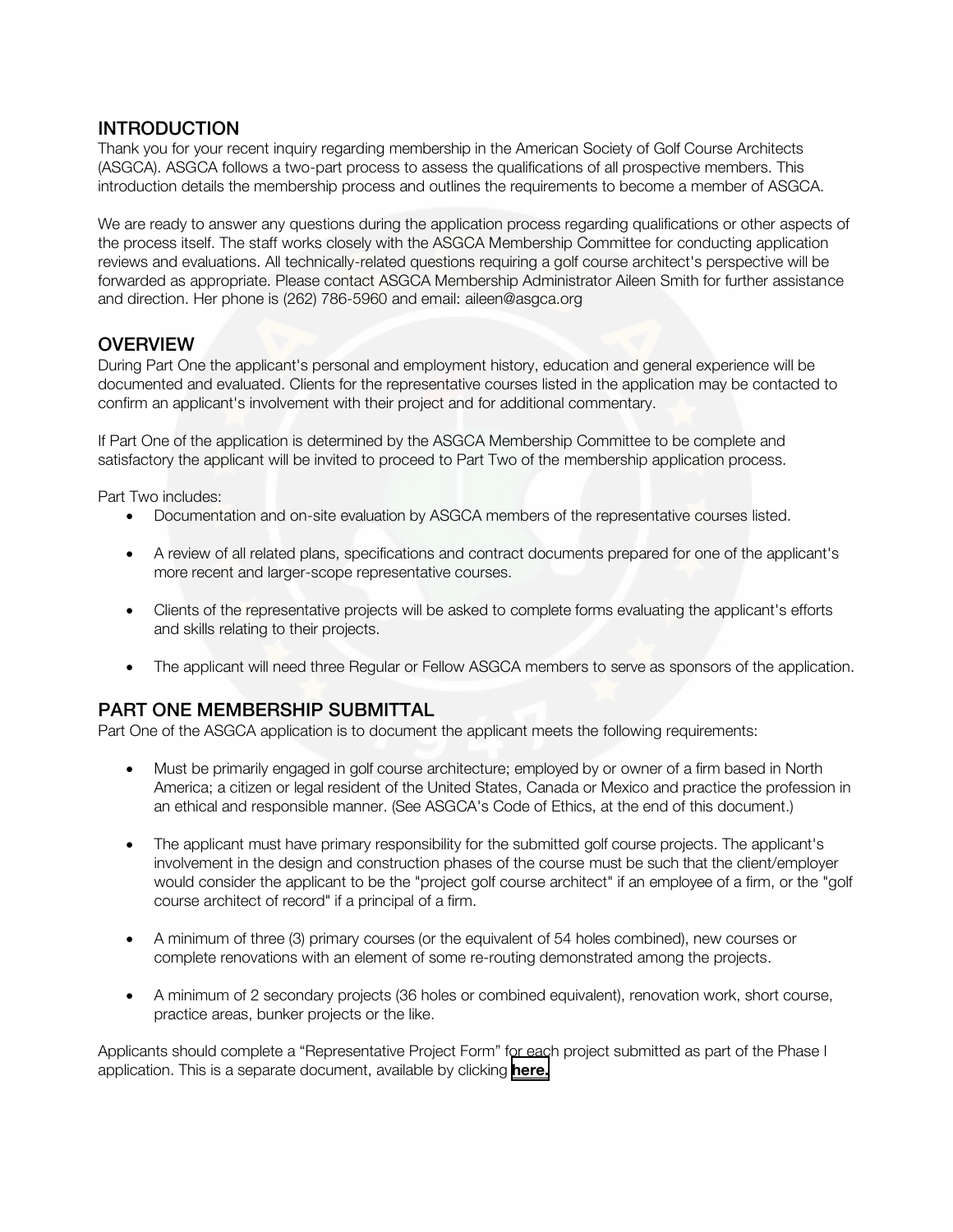# QUALIFYING PROJECT DEFINITIONS

Designing a golf course is part art and part science. Therefore, the determination of whether an applicant has the experience to be considered a golf course architect who qualifies for ASGCA membership is part subjective and part objective. Our review process incorporates a mixture of subjective and quantitative considerations, whose whole is more important than any individual point.

However, some definitions are in place:

- Courses under construction: A course that is under construction may be submitted as representative. However, the course must be open for play within two months of submission of an application in order to qualify.
- Drafting of plans: The Membership Committee may consider applicants who are responsible for the preparation of construction documents, but don't actually draft the plans themselves. We are interested in the person who is most responsible for the final form of the design of the project, whether the primary design method includes plans or in the field decisions. It will be the task of the applicant to provide proof of this responsibility to the Membership Committee.
- **Complete renovations:** The membership committee will look at what percentage of the components were altered as part of the renovation. This includes, but is not limited to: existing tee complexes; putting greens and surrounding features; greenside and fairway bunkers; installation of irrigation system components; portions of fairway and rough areas; trees and landscaping; drainage improvements and regrassing. In general, a "complete renovation" will involve the alteration of 75% of the golf course features and components.
- Routing Elements: The ability to route a golf course is a key skill for a golf course architect. A new course automatically requires a golf course architect to use this skill, but a renovation job may not. In determining whether renovated work involves elements of rerouting the Membership Committee will look at whether holes were altered or re-routed to (1) Improve safety; (2) enhance strategy: (3) accommodate practice areas; (4) modify the course due to outside influences such as development or roadway aspects; (5) modify the course to accommodate property changes such as downsizing or adjusting the footprint of the course; (6) Restore a historical routing.

Please submit Part One forms, including this document and the separate "**ASGCA Representative Project**  Forms," to Aileen Smith at ASGCA: [aileen@asgca.org.](mailto:aileen@asgca.org) Once accepted the applicant will then be invited to complete Part Two. At that time, a \$500 fee will be invoiced.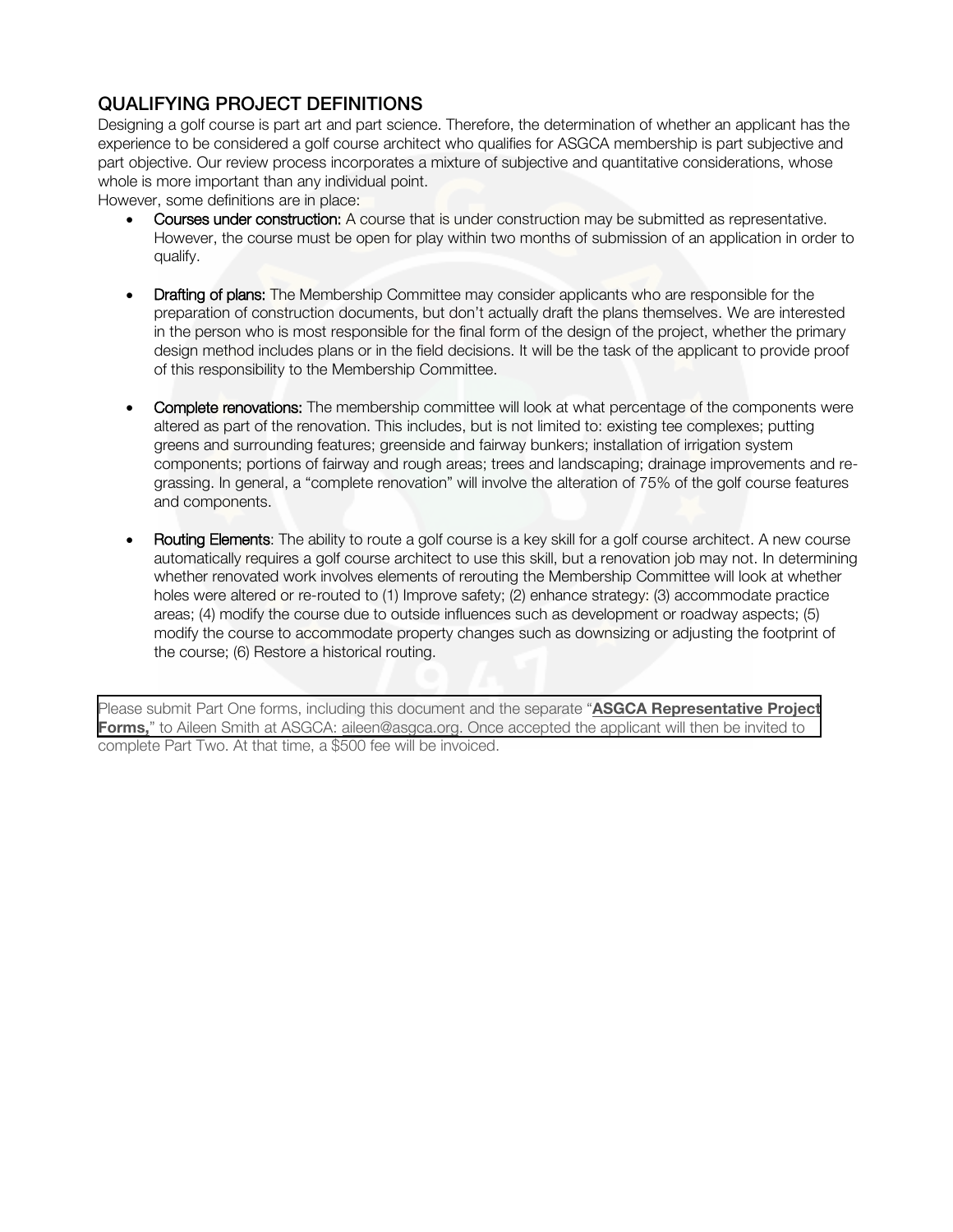

#### NAME

Home Address:

Contact Phone:

Contact email:

Year of Birth (for demographic purposes only):

# EDUCATION

School:

Location:

Year of Graduation:

Degree(s):

#### EXPERIENCE

| <b>Employment History</b> |          |                      |
|---------------------------|----------|----------------------|
| Employer's Name           | Position | Period of Employment |
|                           |          |                      |